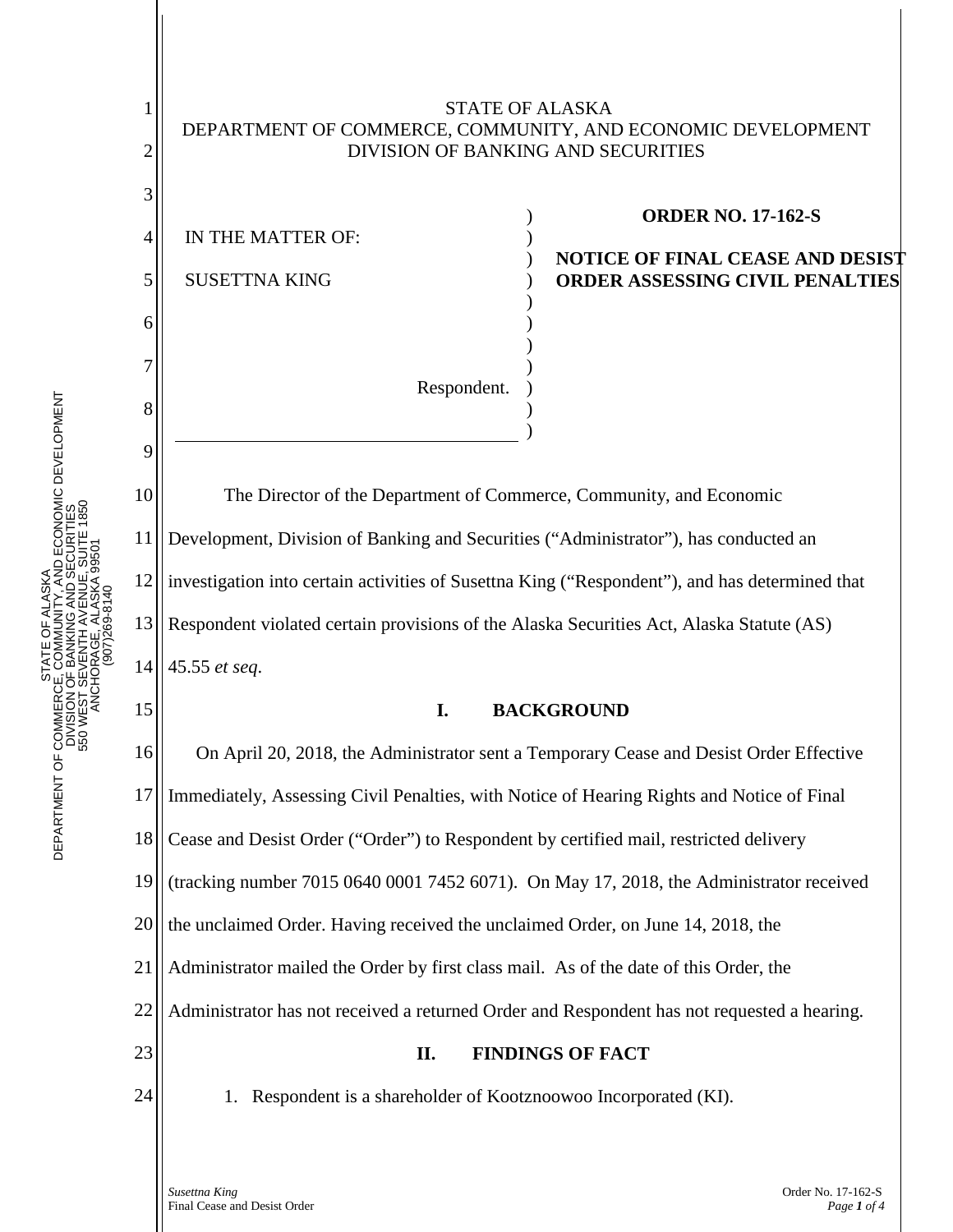2. KI is organized pursuant to the Alaska Native Claims Settlement Act (ANCSA), 43 U.S.C. 1601 *et seq*.

3. KI has certified to the Administrator that it has more than 500 shareholders and total assets exceeding \$1,000,000.

4. On May 12, 2017, an accounting firm hired by KI issued a report and letter to KI's Board of Directors, which included audit finding for KI for the year-end December 31, 2016. The letter stated: "[T]he general manager had a payroll balance of 8,105 at the end of 2015 and received additional payroll advances in 2016 before this balance was repaid." The letter further stated: "Though the payroll advances were signed by a board member we recommend internal controls be established over payroll advances to ensure they are tracked and repaid in a timely manner." At this time, [S.L.] was the general manager of KI. KI shareholders [E.B.] and [P.L.] were current board members of KI and were running as independent candidates in the 2017 annual election.

14 15 5. On or about June 2, 2017, KI included the letter from the accounting firm in the proxy materials sent out to shareholders.

16 17 18 19 20 21 22 6. On June 6, 2017, [LJ.B.], a KI shareholder running as an independent candidate for KI's Board of Directors, posted a copy of a flyer on Facebook. The flyer had a heading that stated: "VOTE YES for REMOVAL OF DIRECTORS FOR NON BOARD/INDEPENDENT CANDIDATES [*sic*]." The flyer listed E.B., L.J.B., [H.F.], [E.J.], P.L. and S.L. as independent candidates. That same day, in response to L.J.B.'s post, Respondent posted a comment on Facebook, which stated: "What are your thoughts with certain individuals that miss handled [*sic*] over \$17,000.00?

23 24 7. On June 8, 2017, Respondent posted another Facebook post, which stated: "WE CANNOT AFFORD TO BRING THEM BACK!! [*sic*] Over \$8,000 in 2015. Over \$9,000 left

1

2

3

4

5

6

7

8

9

10

11

12

13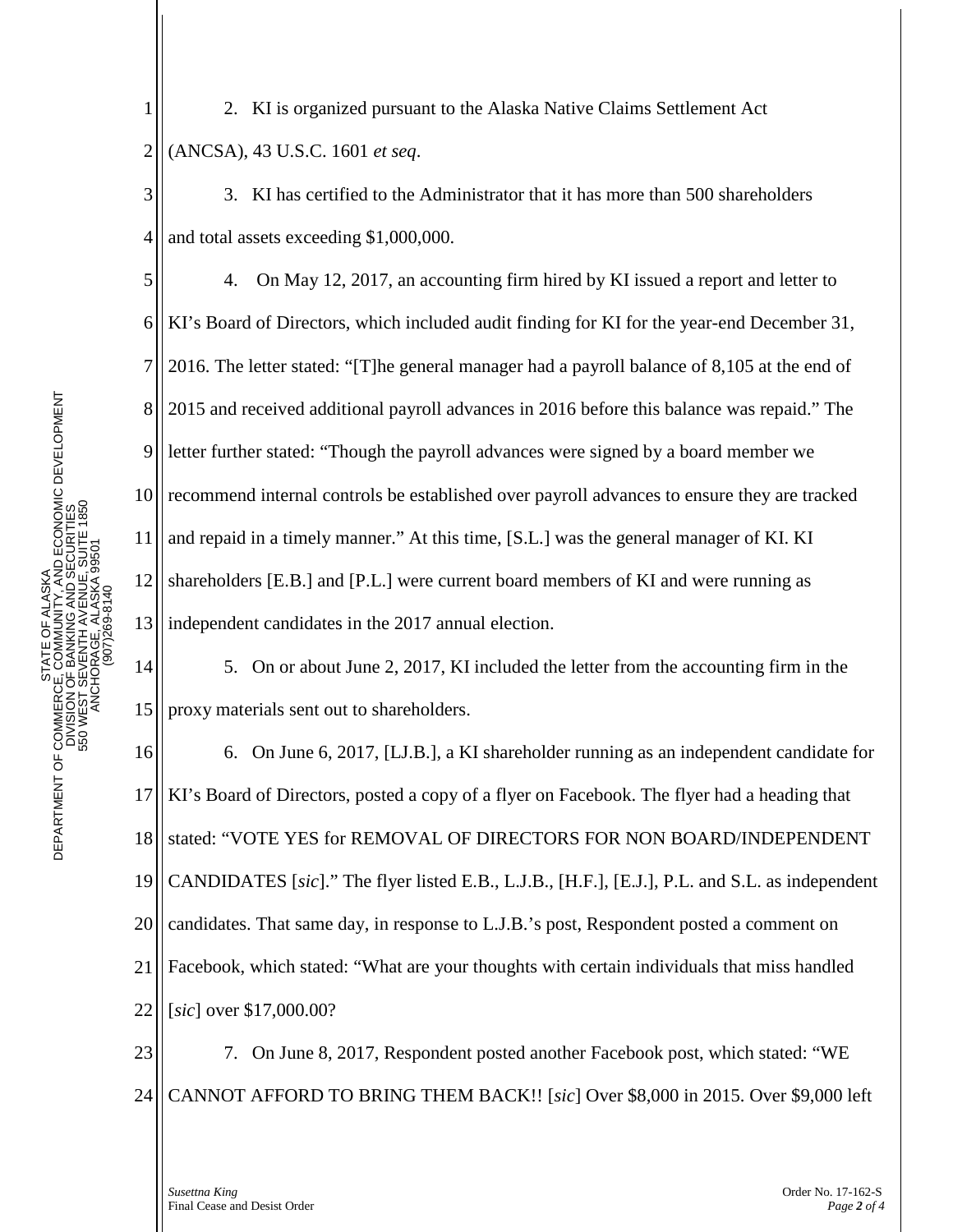2 Respondent posted another Facebook post, which stated: "I want to know what the board is 3 going to do? E.B. signing off on this money [sic] S.L. not paying any of it back. 4 8. Respondent did not file her Facebook posts with the Administrator concurrently 5 with their distribution to shareholders. 9. Respondent did not file with the Administrator a dated, written proxy statement 6 7 disclosing additional information. F ALASKA<br>JNITY, AND ECONOMIC DEVELOPMENT<br>NG AND SECURITIES<br>ALASKA 59501 8 10. S.L. remitted the payroll advances to KI. 9 11. No independent candidate listed on the flyer was a board member who authorized 10 the payroll advances. 550 WEST SEVENTH AVENUE, SUITE 1850 DIVISION OF BANKING AND SECURITIES 550 WEST SEVENTH AVENUE, SUITE 1850 DIVISION OF BANKING AND SECURITI 11 **III. CONCLUSIONS OF LAW** ANCHORAGE, ALASKA 99501 ANCHORAGE, ALASKA 995 PHONE: (907) 269-8140 12 1. Respondent is subject to the filing requirements of AS 45.55.139 because she is a (907)269-8140 13 shareholder of KI and KI is subject to the filing requirements. DEPARTMENT OF COMMERCE, COMMU<br>DIVISION OF BANKIN<br>DIVISION OF BANKIN<br>550 WEST SEVENTH /<br>550 WEST SEVENTH / 14 2. Respondent's Facebook post is a "proxy solicitation" as defined in 3 AAC 15 08.365(16). 16 3. Respondent violated 3 AAC 08.307 by failing to file her proxy solicitations 17 concurrently with the Administrator when she distributed them to shareholders. 18 4. Respondent violated 3 AAC 08.315(a) by materially misrepresenting that any of the 19 independent candidates mishandled \$17,000.00 from KI. 20 5. Respondent violated 3 AAC 08.355 by failing to file with the Administrator 21 required disclosures relating to proxy solicitation. 22 6. Respondent is subject to a civil penalty pursuant to AS 45.55.920(c) because she 23 violated AS 45.55.139, 3 AAC 08.307, 3 AAC 08.315(a), and 3 AAC 08.355.24

[K.I.], as E.B. board member  $\&$  S.L. [...], signatures to the bank." That same day,

## *Susettna King* Order No. 17-162-S Final Cease and Desist Order *Page 3 of 4*

STATE OF ALASKA DEPARTMENT OF COMMERCE, COMMUNITY, AND ECONOMIC DEVELOPMENT

STATE OF ALASKA DEPARTMENT OF COMMERCE, COMMUNITY, AND ECONOMIC DEVELOPMENT 1